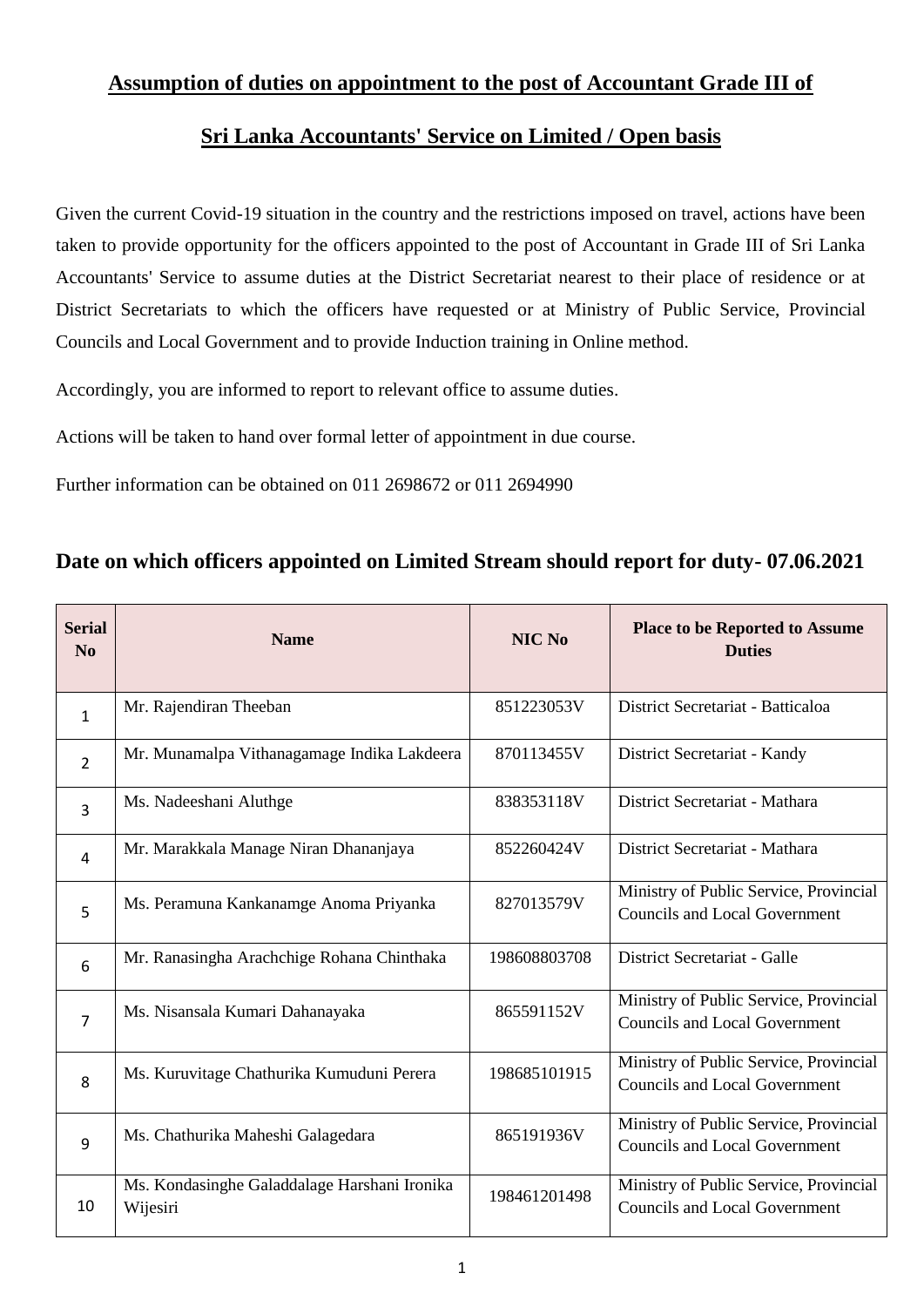| <b>Serial</b><br>N <sub>0</sub> | <b>Name</b>                                                   | NIC No       | <b>Place to be Reported to Assume</b><br><b>Duties</b>                         |
|---------------------------------|---------------------------------------------------------------|--------------|--------------------------------------------------------------------------------|
| 11                              | Ms. Kalahe Pathirana Nadeeka Dilrukshi<br>Karunasekara        | 875510274V   | Ministry of Public Service, Provincial<br><b>Councils and Local Government</b> |
| 12                              | Ms. Mythily Suman                                             | 876772884V   | District Secretariat - Batticaloa                                              |
| 13                              | Ms. Pillegoda Wattegedara Nadeeka Damayanthi<br>Kulasinghe    | 198351302030 | Ministry of Public Service, Provincial<br><b>Councils and Local Government</b> |
| 14                              | Ms. Handapangoda Mudiyanselage Dona<br>Dinushka Handapanoda   | 198783102589 | Ministry of Public Service, Provincial<br><b>Councils and Local Government</b> |
| 15                              | Ms. Mathpeththe Gamaathiralalage Samanthika<br>Gunawardhana   | 198666501884 | District Secretariat - Rathnapura                                              |
| 16                              | Ms. Pannilage Prabodha Madhubhashinie<br>Weediyagoda          | 845651922V   | District Secretariat - Rathnapura                                              |
| 17                              | Mr. Galpoththe Gedara Lal Ajith Weerasuriya                   | 811633305V   | District Secretariat - Kegalle                                                 |
| 18                              | Ms. Wijamuni Durage Menaka Harshani                           | 815751701V   | District Secretariat - Hambanthota                                             |
| 19                              | Ms. Rathu Gamage Shanthi Lekha                                | 835901785V   | Ministry of Public Service, Provincial<br><b>Councils and Local Government</b> |
| 20                              | Ms. Ampitiyage Dona Maheshika Ruwanmalee<br>Ariyarathne       | 827161730V   | District Secretariat - Gampaha                                                 |
| 21                              | Mr. Abeydeera Pathiranage Lasan Dhanushka                     | 842080860V   | Ministry of Public Service, Provincial<br><b>Councils and Local Government</b> |
| 22                              | Ms. Manannalage Niluka Chathuangani                           | 857113012V   | District Secretariat - Rathnapura                                              |
| 23                              | Ms. Rathnayaka Mudiyanselage Dilhara Kumari<br>Gunathilaka    | 885241310V   | District Secretariat - Kegalle                                                 |
| 24                              | Ms. Wakwella Kankanamge Kanchana<br>Muthumali                 | 868092084V   | District Secretariat - Galle                                                   |
| 25                              | Ms. Kottagoda Kankanamge Shanika Irani<br>Fernando            | 825034560V   | Ministry of Public Service, Provincial<br><b>Councils and Local Government</b> |
| 26                              | Ms. Herath Mudiyanselage Thushari Disna<br>Kumari Somathilaka | 845261083V   | District Secretariat - Polonnaruwa                                             |
| 27                              | Ms. Gamawela Gedara Rasikangi Piyathilaka                     | 868012838V   | District Secretariat - Kegalle                                                 |
| 28                              | Mr. Samarawickrama Jasinge Chathura<br>Madhushanka            | 198802702497 | District Secretariat - Monaragala                                              |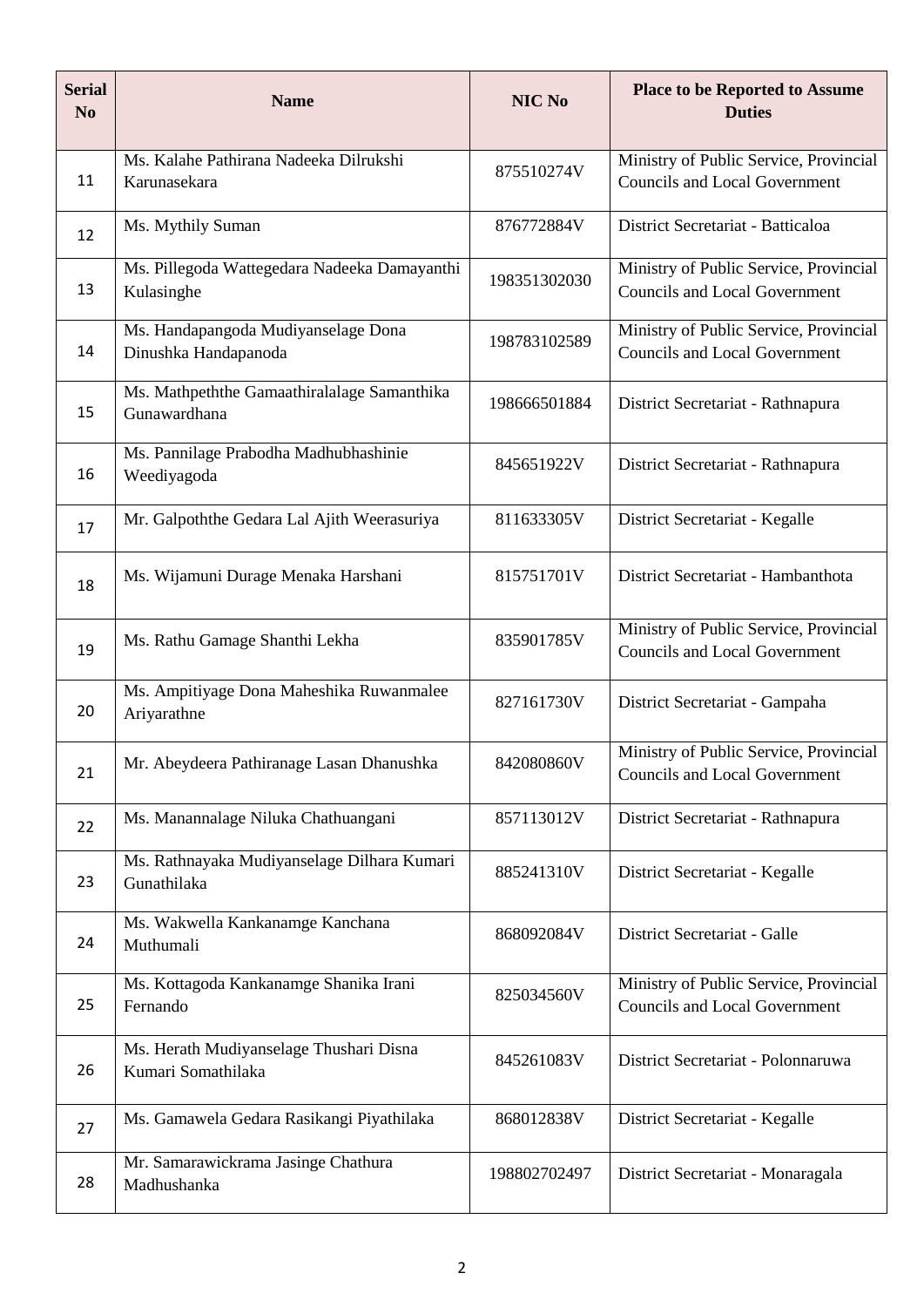| <b>Serial</b><br>N <sub>0</sub> | <b>Name</b>                                                         | NIC No       | <b>Place to be Reported to Assume</b><br><b>Duties</b>                         |  |
|---------------------------------|---------------------------------------------------------------------|--------------|--------------------------------------------------------------------------------|--|
| 29                              | Ms. Kolamba Hewage Chalani Ayesha De Silva<br>Abeysinghe            | 866081190V   | District Secretariat - Kalutara                                                |  |
| 30                              | Ms. Karagoda Gamage Erandi Samanthika                               | 825891285V   | District Secretariat - Galle                                                   |  |
| 31                              | Ms. Maramba Hewage Nadeesha Nisansala                               | 878021240V   | District Secretariat - Gampaha                                                 |  |
| 32                              | Ms. Saumi Neelanayani Supulsara Jayarathna                          | 876093170V   | District Secretariat - Galle                                                   |  |
| 33                              | Mr. Piyadigama Gamage Sumith Anuradha                               | 833002538V   | District Secretariat - Galle                                                   |  |
| 34                              | Ms. Herath Mudiyanselage Anoma Priyadarshani                        | 198460602912 | Ministry of Public Service, Provincial<br><b>Councils and Local Government</b> |  |
| 35                              | Ms. Dolawaththage Dona Muditha Lasanthi<br>Dolawaththa              | 876581620V   | Ministry of Public Service, Provincial<br><b>Councils and Local Government</b> |  |
| 36                              | Mr. Dodampe Gamage Kumudu Krishan                                   | 198110103650 | District Secretariat - Galle                                                   |  |
| 37                              | Ms. Jayasinghe Arachchige Dinusha Sandamali                         | 837413273V   | District Secretariat - Galle                                                   |  |
| 38                              | Ms. Lasanthika Liyanarachchi                                        | 837380235V   | District Secretariat - Galle                                                   |  |
| 39                              | Mr. Horanakara Dewala Gedera Nandana<br>Prasanna Kumara Gunathilaka | 811124206V   | District Secretariat - Kurunegala                                              |  |
| 40                              | Ms. Juwan Gomasge Menaka Chandani<br>Fernando                       | 865013752V   | District Secretariat - Puttalam                                                |  |
| 41                              | Mr. Sandun Indika Wickramanayaka<br>Karunarathna                    | 851891366V   | District Secretariat - Galle                                                   |  |
| 42                              | Mr. Gunarathinam Sajeepan                                           | 853301256V   | District Secretariat - Jaffna                                                  |  |
| 43                              | Mr. Udullage Chinthaka Prasad Madhuvinda                            | 198631803618 | District Secretariat - Rathnapura                                              |  |
| 44                              | Ms. Kaluarachchilage Niranjani Kaluarachchi                         | 867782338V   | District Secretariat - Badulla                                                 |  |
| 45                              | Ms. Hewa Yaddehige Chandrika Priyadarshani                          | 788661789V   | District Secretariat - Kandy                                                   |  |
| 46                              | Mr. Aththanayaka Mudiyanselage Dinuka Srilal<br>Aththanayaka        | 871540284V   | District Secretariat - Monaragala                                              |  |
| 47                              | Mr. Mohamed Haneefa Mohamed Rifas                                   | 853421561V   | District Secretariat - Trincomalee                                             |  |
| 48                              | Mr. Jeewan Pushpanath Jayasinghe                                    | 871860963V   | District Secretariat - Kalutara                                                |  |
| 49                              | Mr. Mahesh Dilhan Kuruppu Arachchi                                  | 790920767V   | Ministry of Public Service, Provincial<br><b>Councils and Local Government</b> |  |
| 3                               |                                                                     |              |                                                                                |  |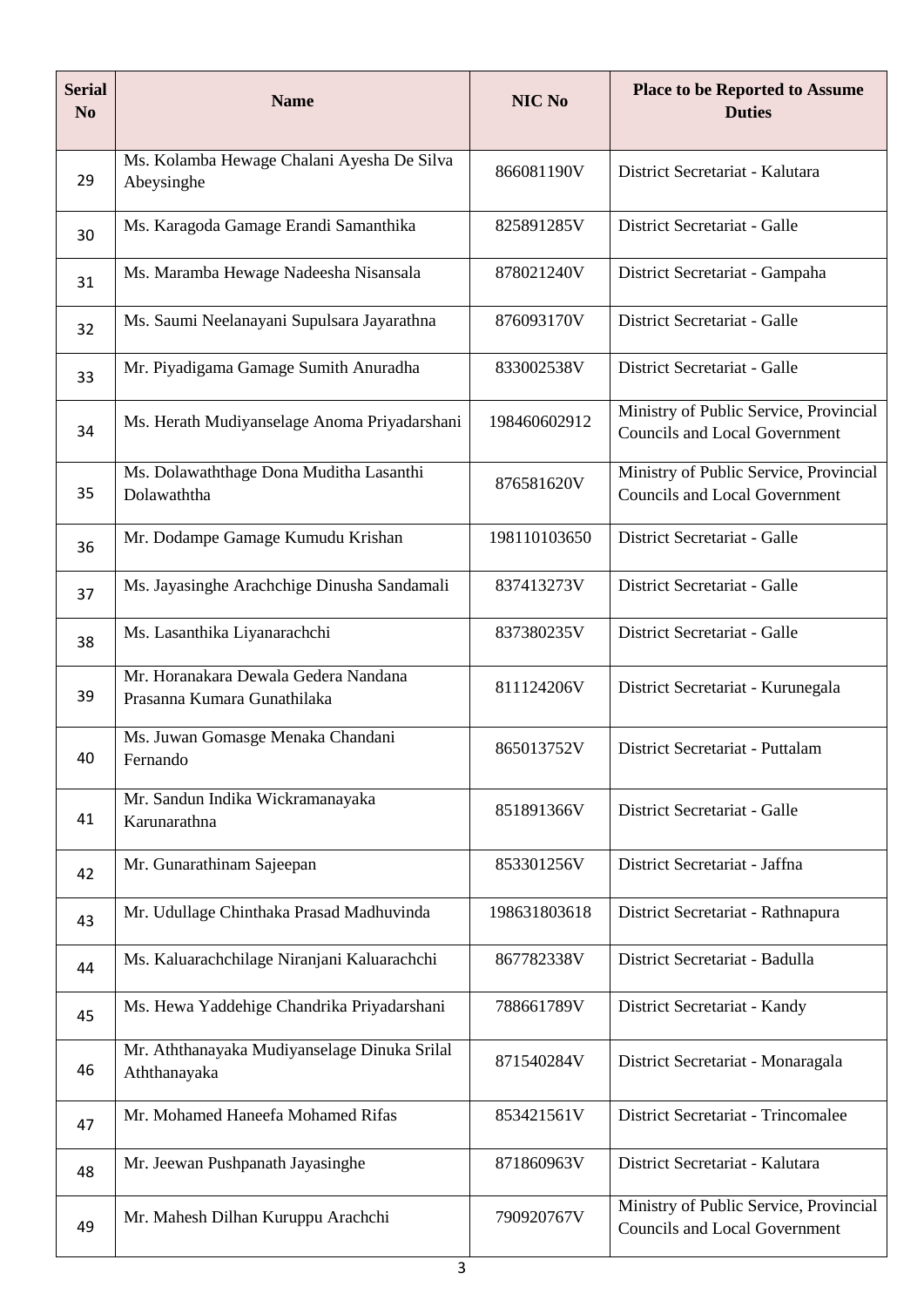| <b>Serial</b><br>N <sub>0</sub> | <b>Name</b>                                                                 | NIC No       | <b>Place to be Reported to Assume</b><br><b>Duties</b>                         |
|---------------------------------|-----------------------------------------------------------------------------|--------------|--------------------------------------------------------------------------------|
| 50                              | Ms. Gedara Kumbure Jayasinghe Mudiyanselage<br>Ramyalatha Menike Jayasinghe | 197971202637 | District Secretariat - Gampaha                                                 |
| 51                              | Ms. Maththaka Gamage Sewwandi Lasanthika<br>Kumari                          | 868243546V   | District Secretariat - Galle                                                   |
| 52                              | Ms. Weerasekara Ekanayaka Mudiyanselage<br>Ayomi Priyangika Herath          | 838322344V   | District Secretariat - Kurunegala                                              |
| 53                              | Ms. Jayasuriya Arachchige Dilini Priyadarshani<br>Jayasuriya                | 856691306V   | District Secretariat - Rathnapura                                              |
| 55                              | Ms. Bethmage Purna                                                          | 837530156V   | Ministry of Public Service, Provincial<br><b>Councils and Local Government</b> |
| 56                              | Ms. Hettiarachchige Nadeera Samanmali<br>Hetiarachchi                       | 847273518V   | District Secretariat - Puttalam                                                |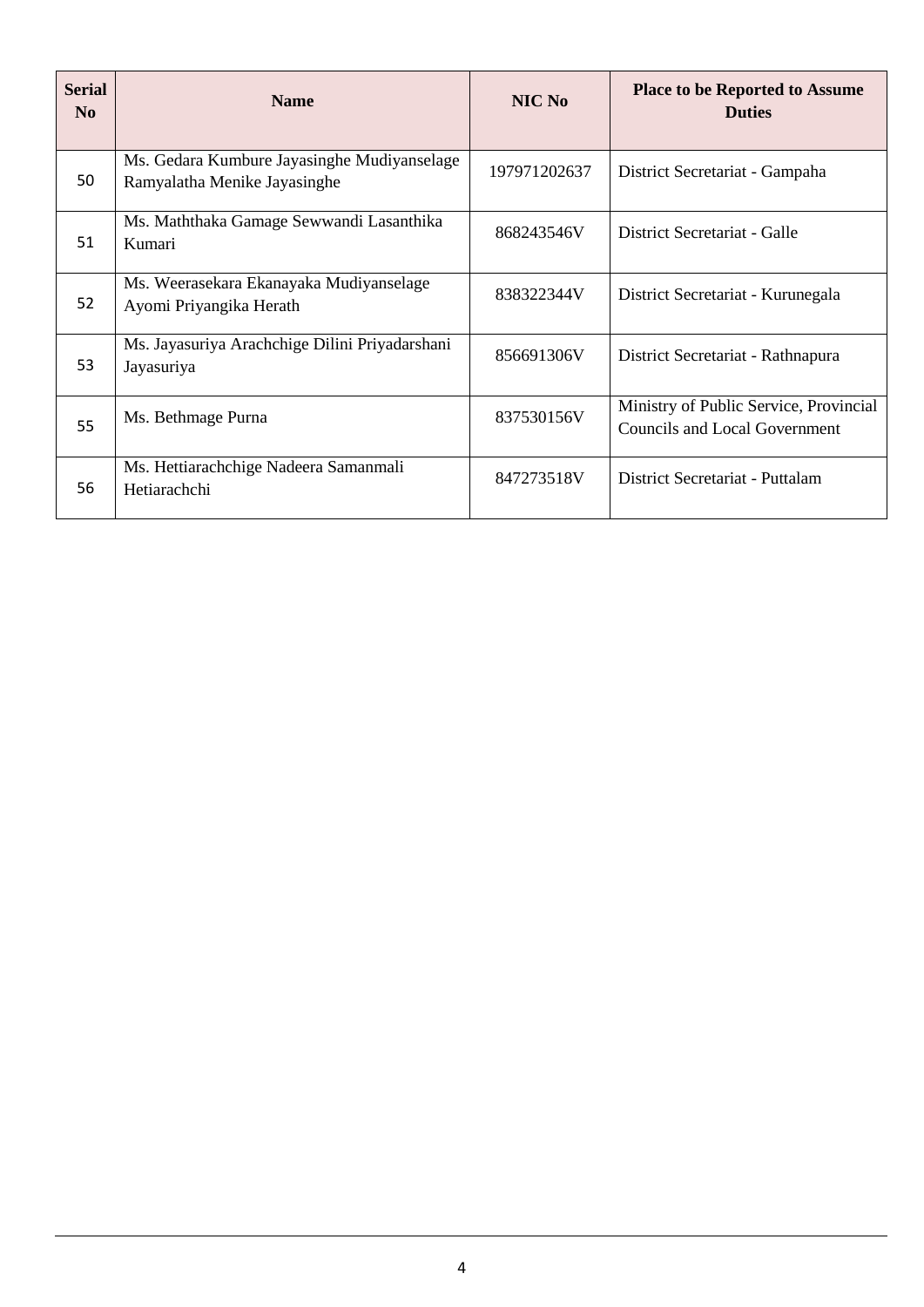## **Date on which officers appointed on Open Stream should report for duty- 08.06.2021**

| <b>Serial</b><br>N <sub>0</sub> | <b>Name</b>                  | NIC No       | <b>Place to be Reported to Assume Duties</b>                            |
|---------------------------------|------------------------------|--------------|-------------------------------------------------------------------------|
| $\mathbf{1}$                    | Mr. R.B.G.G.L. Thilakarathne | 199027903291 | District Secretariat - Gampaha                                          |
| $\overline{2}$                  | Ms. P.H.D. Shashikala        | 199260701998 | Ministry of Public Service, Provincial Councils<br>and Local Government |
| 3                               | Ms. G.L. Darshika            | 928310370V   | District Secretariat - Kurunegala                                       |
| 4                               | Mr. A.D. Maduranga           | 943521441V   | Ministry of Public Service, Provincial Councils<br>and Local Government |
| 5                               | Ms. L.M. Wijesuriya          | 916150717V   | District Secretariat - Galle                                            |
| 6                               | Mr. R.M.K. Madhushan         | 941731546V   | Ministry of Public Service, Provincial Councils<br>and Local Government |
| $\overline{7}$                  | Ms. S.S.P. Sudasingha        | 947950355V   | Ministry of Public Service, Provincial Councils<br>and Local Government |
| 9                               | Ms. A.S.D.M.S. Sanjeewani    | 917392994V   | District Secretariat - Gampaha                                          |
| 10                              | Ms. G.A.R.D. Gammanpila      | 948112671V   | District Secretariat - Monaragala                                       |
| 11                              | Ms. P.R.A.T.R. De Silva      | 199083400108 | District Secretariat - Rathnapura                                       |
| 12                              | Mr. T.D.M. Sandaruwan        | 942161956V   | District Secretariat - Rathnapura                                       |
| 13                              | Ms. R.K.D.N. Dayananda       | 907230740V   | District Secretariat - Galle                                            |
| 14                              | Ms. E.M.A.G.I. Dharmarathne  | 957933971V   | District Secretariat - Badulla                                          |
| 15                              | Mr. E.R.I.B.S.S. Bandara     | 922580774V   | District Secretariat - Kurunegala                                       |
| 16                              | Ms. S.H.A. Malsha            | 936533086V   | District Secretariat - Hambanthota                                      |
| 17                              | Ms.S. Niruba                 | 198986600079 | District Secretariat - Vavuniya                                         |
| 18                              | Mr. R.D.C.S. Kumara          | 910590243V   | District Secretariat - Kurunegala                                       |
| 19                              | Ms. D.M.N.C. Dissanayake     | 926891952V   | Ministry of Public Service, Provincial Councils<br>and Local Government |
| 20                              | Ms. J.B.P. Wijerathne        | 927291207V   | District Secretariat - Kurunegala                                       |
| 21                              | Mr. S.J.A.P. Jayaweera       | 931362097V   | District Secretariat - Anuradhapura                                     |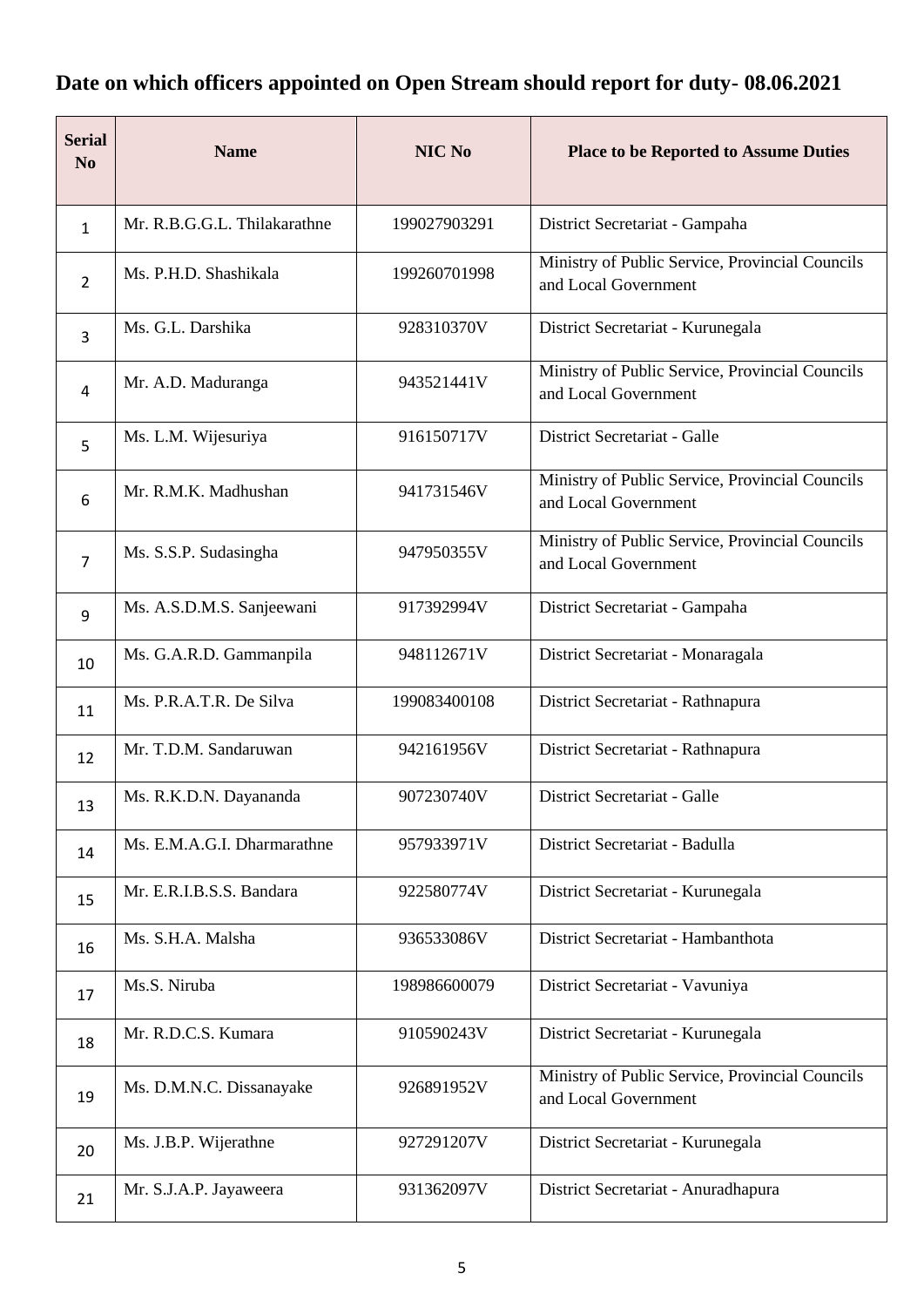| <b>Serial</b><br>N <sub>0</sub> | <b>Name</b>                     | <b>NIC No</b> | <b>Place to be Reported to Assume Duties</b>                            |
|---------------------------------|---------------------------------|---------------|-------------------------------------------------------------------------|
| 22                              | Ms. N.G.M. Damayanthi           | 907821021V    | District Secretariat - Galle                                            |
| 23                              | Ms. R.S.K. Madumini             | 946660701V    | District Secretariat - Mathara                                          |
| 24                              | Ms. S. Selvakumar               | 199083201561  | District Secretariat - Jaffna                                           |
| 25                              | Ms. K.G.V. Sena                 | 947930982V    | District Secretariat - Mathara                                          |
| 26                              | Mr. H.G.S.R. Upathissa          | 893134450V    | District Secretariat - Anuradhapura                                     |
| 27                              | Ms. R.A.S.I. Rajapaksha         | 199184101950  | District Secretariat - Gampaha                                          |
| 28                              | Ms. S.G.N. Udari                | 926760920V    | Ministry of Public Service, Provincial Councils<br>and Local Government |
| 29                              | Ms. P. Thusanthini              | 928570010V    | District Secretariat - Kilinochchi                                      |
| 30                              | Ms. H.G.K. Lakshila             | 198976301644  | District Secretariat - Galle                                            |
| 31                              | Mr. B.S.Chathuranga             | 912152812V    | District Secretariat - Gampaha                                          |
| 32                              | Ms. R.K. Tharanga               | 905653164V    | Ministry of Public Service, Provincial Councils<br>and Local Government |
| 33                              | Ms. K.D.M. Hasangani            | 945642459V    | District Secretariat - Kaluthara                                        |
| 34                              | Ms. K.A. Pamodani               | 948603810V    | District Secretariat - Rathnapura                                       |
| 35                              | Ms. G.T. Kumanayaka             | 199361802224  | District Secretariat - Mathara                                          |
| 36                              | Mr. W.T.P. Priyankara           | 199310101049  | District Secretariat - Galle                                            |
| 37                              | Ms. E.H.M.N.M.<br>Wimalasooriya | 926350340V    | District Secretariat - Kurunegala                                       |
| 38                              | Ms. Y.B.L. De Silva             | 928244105V    | District Secretariat - Galle                                            |
| 39                              | Ms. D.L.I. Anuththara           | 947692518V    | Ministry of Public Service, Provincial Councils<br>and Local Government |
| 40                              | Mr. M.H.M. Rinoas               | 199115802023  | District Secretariat - Batticaloa                                       |
| 41                              | Mr. E.W.A. Padmasiri            | 892532095V    | District Secretariat - Rathnapura                                       |
| 42                              | Mr. T.G.I. Peiris               | 199324100800  | Ministry of Public Service, Provincial Councils<br>and Local Government |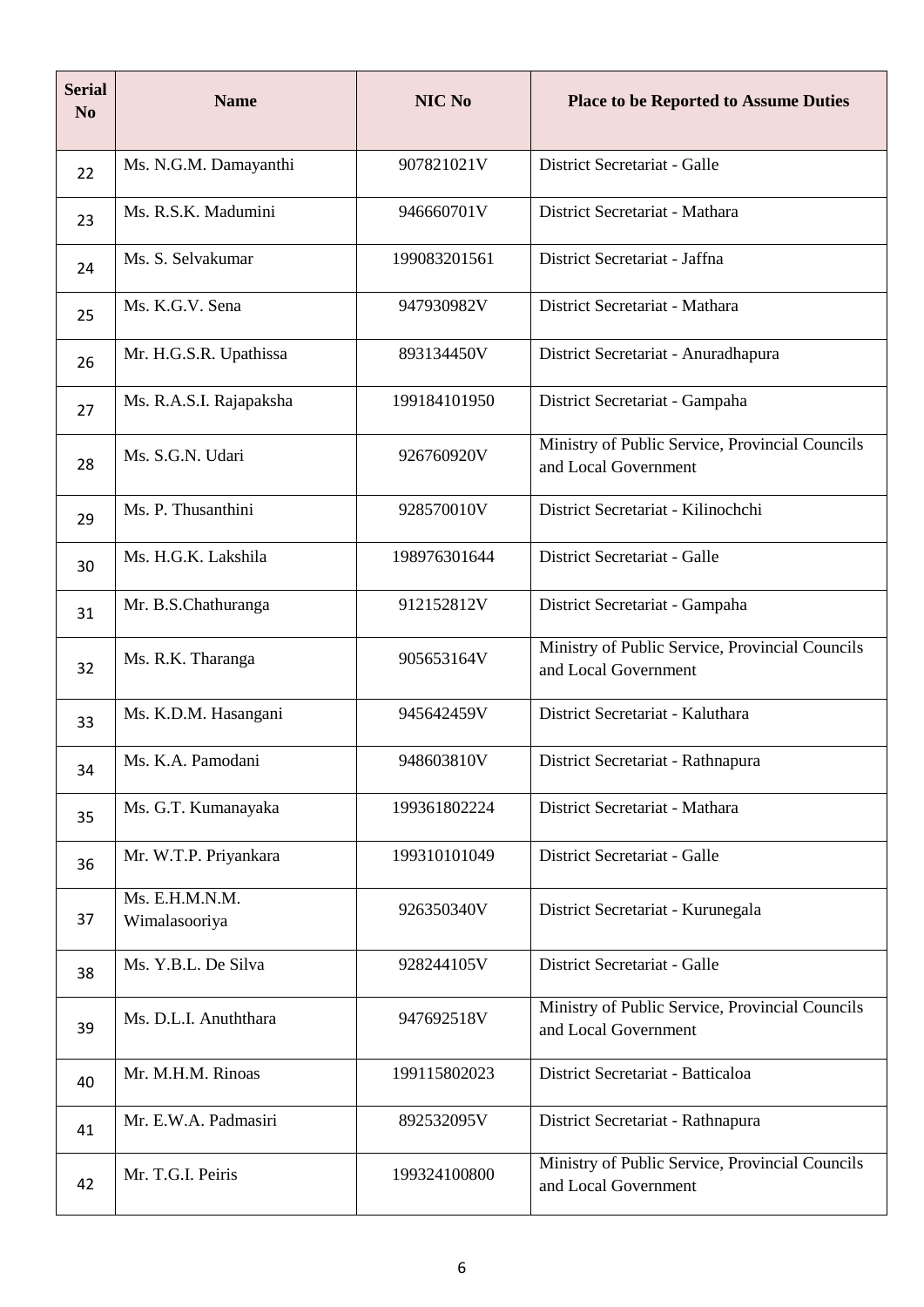| <b>Serial</b><br>N <sub>0</sub> | <b>Name</b>                 | NIC No       | <b>Place to be Reported to Assume Duties</b>                            |
|---------------------------------|-----------------------------|--------------|-------------------------------------------------------------------------|
| 43                              | Ms. K.H.K.D. Gayathri       | 925822450V   | Ministry of Public Service, Provincial Councils<br>and Local Government |
| 44                              | Ms. N.K.T. Deepika          | 199285400847 | Ministry of Public Service, Provincial Councils<br>and Local Government |
| 45                              | Ms. H.K.M.T. Priyanganee    | 907100499V   | District Secretariat - Hambanthota                                      |
| 46                              | Ms. I.U.A. Lakmali          | 936201938V   | District Secretariat - Kaluthara                                        |
| 47                              | Ms. S.M.S. Senanayake       | 199058800810 | District Secretariat - Kurunegala                                       |
| 48                              | Ms. N.H.H.L. Nawarathna     | 925143197V   | District Secretariat - Kurunegala                                       |
| 49                              | Ms. H.M.S.L. Herath         | 915591434V   | District Secretariat - Kurunegala                                       |
| 50                              | Mr. J.R.I.R. Jayalath       | 933140121V   | District Secretariat - Kegalle                                          |
| 51                              | Mr.B.G.A.M. Priyadarshana   | 952720031V   | District Secretariat - Galle                                            |
| 52                              | Ms. W.C. Damayanthi         | 199051601180 | District Secretariat - Mathara                                          |
| 53                              | Ms. W.A.I. Harshani         | 917573875V   | District Secretariat - Monaragala                                       |
| 54                              | Mr. S.G.S.S. Ashoka         | 900101503V   | District Secretariat - Kandy                                            |
| 56                              | Mr. P.D. Pathirana          | 902100660V   | District Secretariat - Ampara                                           |
| 57                              | Ms. K.M.G.M. Madurangi      | 947911473V   | District Secretariat - Galle                                            |
| 58                              | Ms. M.L.D. Maheshika        | 918503528V   | District Secretariat - Mathara                                          |
| 59                              | Ms. S.M.A.H.K. Samarathunga | 938111600V   | District Secretariat - Kandy                                            |
| 60                              | Mr. B.M.D. Mineshka         | 940791324V   | District Secretariat - Gampaha                                          |
| 61                              | Ms. A.J.M.M.S. Shashiprabha | 897750589V   | District Secretariat - Kaluthara                                        |
| 62                              | Ms. R.A.L.N.K. Ranasinghe   | 928420213V   | District Secretariat - Kandy                                            |
| 63                              | Mr.A.G.N.M. Hemasiri        | 901102538V   | Ministry of Public Service, Provincial Councils<br>and Local Government |
| 64                              | Ms. D.M.W.S.I. Dissanayake  | 936183530V   | District Secretariat - Mathara                                          |
| 65                              | Mr. E.M.S.P. Ekanayaka      | 930903485V   | Ministry of Public Service, Provincial Councils<br>and Local Government |